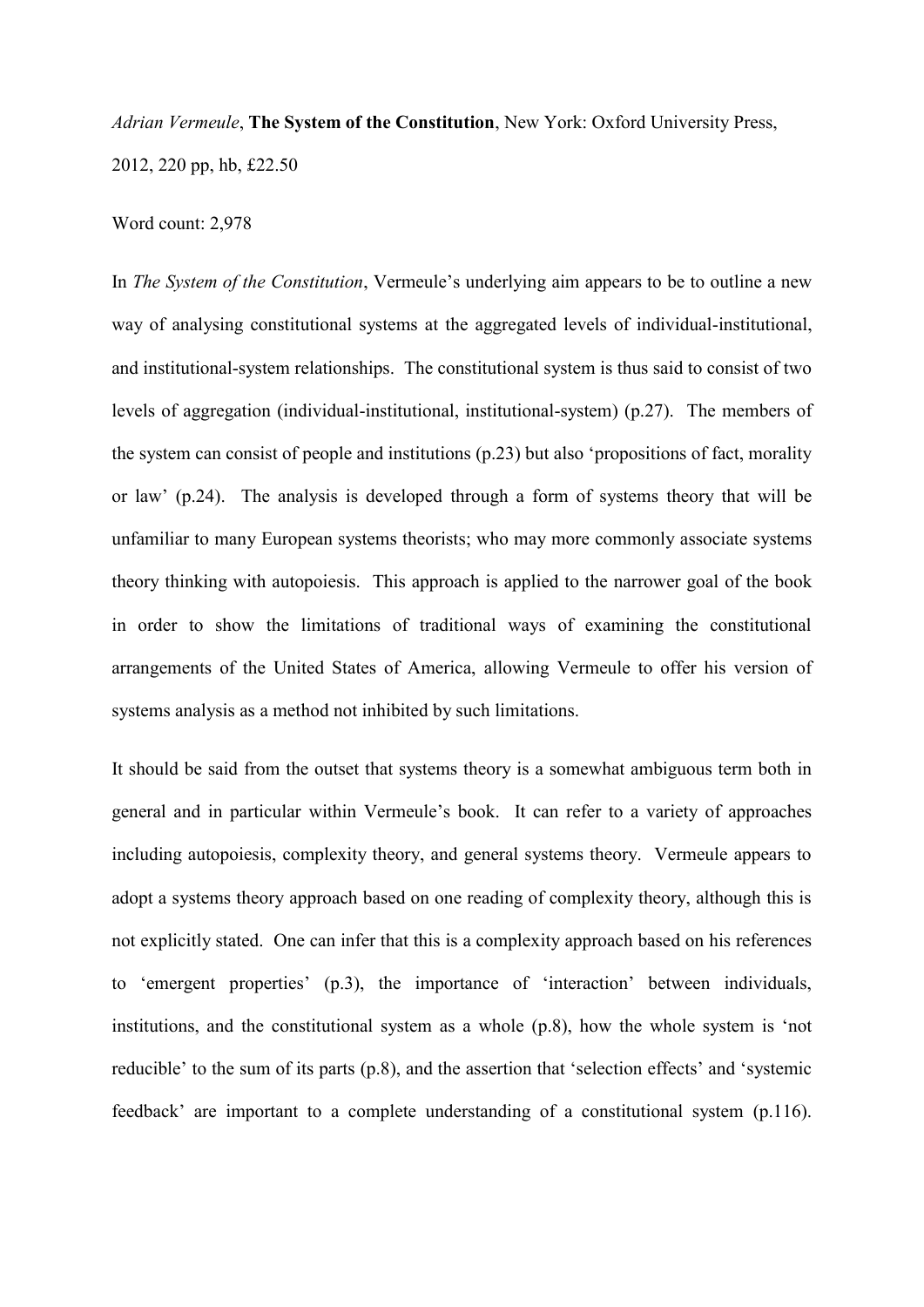However, as will be discussed in more depth later, it is not explicitly stated that this is the approach being applied.

The book comprises five chapters the first of which outlines the systems theory being promoted, and the following three chapters see the different elements introduced in the first chapter expounded. The final chapter then applies much of this reasoning to the example of constitutional adjudication. Throughout there is a helpful intermixing of theory alongside contextual examples to explain its practical utility. For those outside of the United States some of the contextual examples will seem, superficially at least, largely irrelevant; particularly the discussion of how the theory applies to US-specific theories of constitutional adjudication (Chapter 5). However, in general, the underlying theoretical thrust of the book has transferable lessons both for UK and European constitutional theory, which will be outlined later, as do many of the examples.

Chapter one is concerned with defining the meaning of system effects and the composition of systems. The first is that of 'fallacies of division and composition' (p.15), which questions assumptions about aggregation and reductionism in constitutional systems. Vermeule explains that the relationships between and behaviours of members and their host institutions, and institutions and their host constitutional system are often assumed to align so that 'what is true of the aggregate must also be true of the members' (p.15). Vermeule's systems analysis suggests a counterintuitive conclusion could be more appropriate, so that it is often correct to say that 'what is true of the members of an aggregate is not true of the aggregate' or *vice versa* (p.15). The second effect, connected with the first, is that of the invisible hand (following Adam Smith). Where 'some kind of order … arises at the group level even if none of the individuals who comprise the group is attempting to create that order', this will be taken as an invisible hand effect (p.16). A supporting caution, which relies on two preceding effects, related to the two central system effects is that of so-called second-best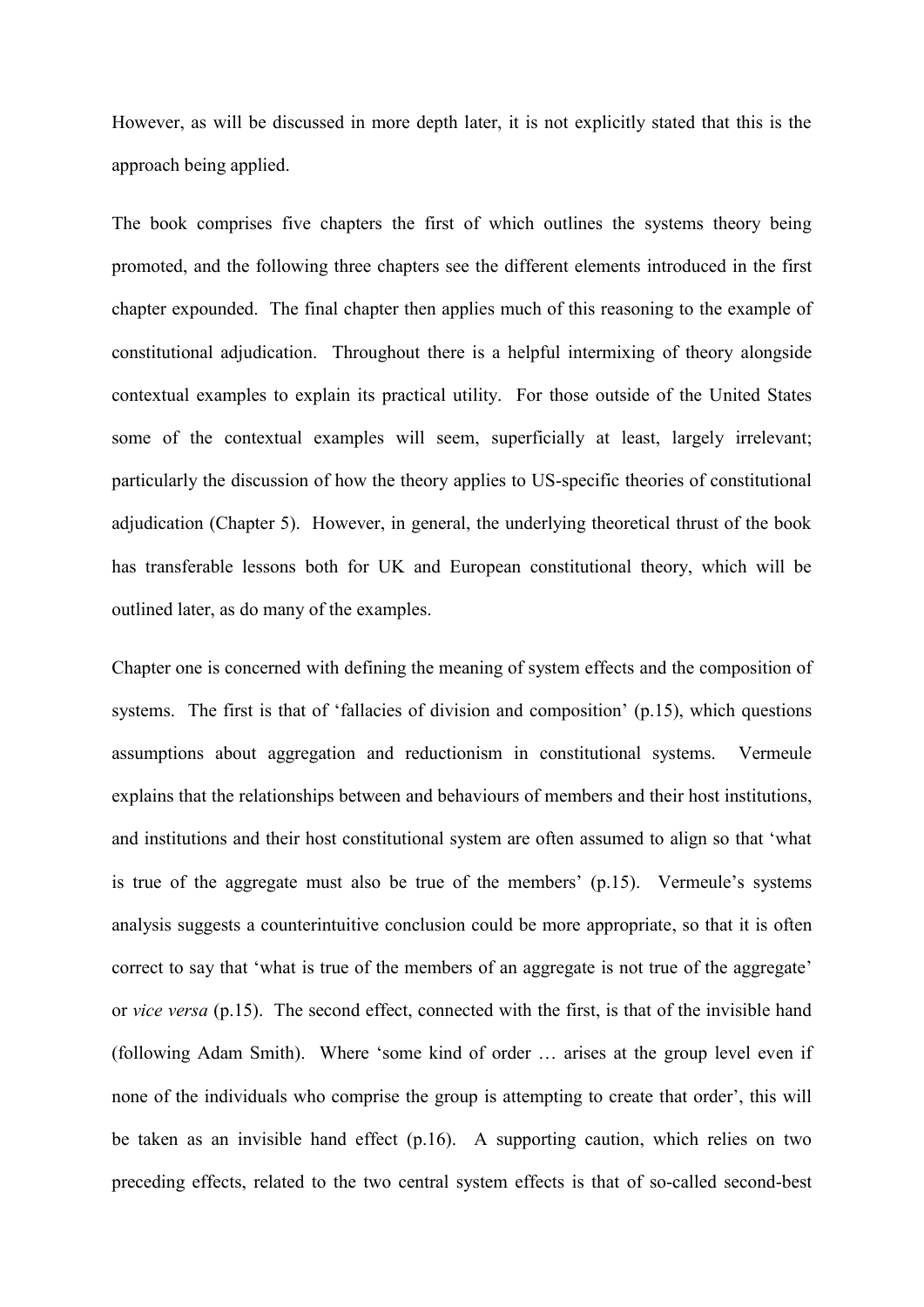solutions. According to Vermeule it will not always be best to compromise so as to satisfy only some of the conditions viewed as necessary for optimum performance in the aggregate institution or constitutional system (p.29), as this may result in unexpected negative outcomes (p.30). Importantly, Vermeule does not treat his systems perspective as the only tool necessary for understanding constitutional systems, but does say that 'system effects are analytically inescapable' (p.36).

Chapter two sees the initial application of the systems approach outlined in chapter one. The chapter offers some counter-intuitive conclusions on commonplace procedural and structural elements of constitutional orders using compositional and divisional fallacy arguments. For example, on the procedural side, while an individual election permits voter control of elected officials, many elections may, paradoxically, dilute their ability to control power decisively (p.46). It is a fallacy of composition to assume that more elections to more offices equates with enhanced voter control. Structurally, Vermeule convincingly explains how two unrepresentative, undemocratic law-making institutions can still produce democratic outcomes as a consequence of the system effects which emerge out of their interactions (p.50). It is a fallacy of composition to assume that democratic deficits in specific institutions lead to democratic deficits in the aggregated system overall. Under invisible hand arguments, it is possible to 'generate a kind of *emergent democracy* at the system level, even if the components are not themselves democratic in isolation' (p.51, original *emphasis*).

This argument, both from a procedural and structural perspective, has clearly transferable lessons for the UK and European constitutional debates. For example, analysis of potential reform to the House of Lords leading to an at least partially elected chamber could produce some counter-intuitive outcomes. On the procedural side, Vermeule's argument suggests that democratising the upper chamber will not necessarily result in voters being able to exercise more effective control over politicians' law-making powers. Similarly, although the House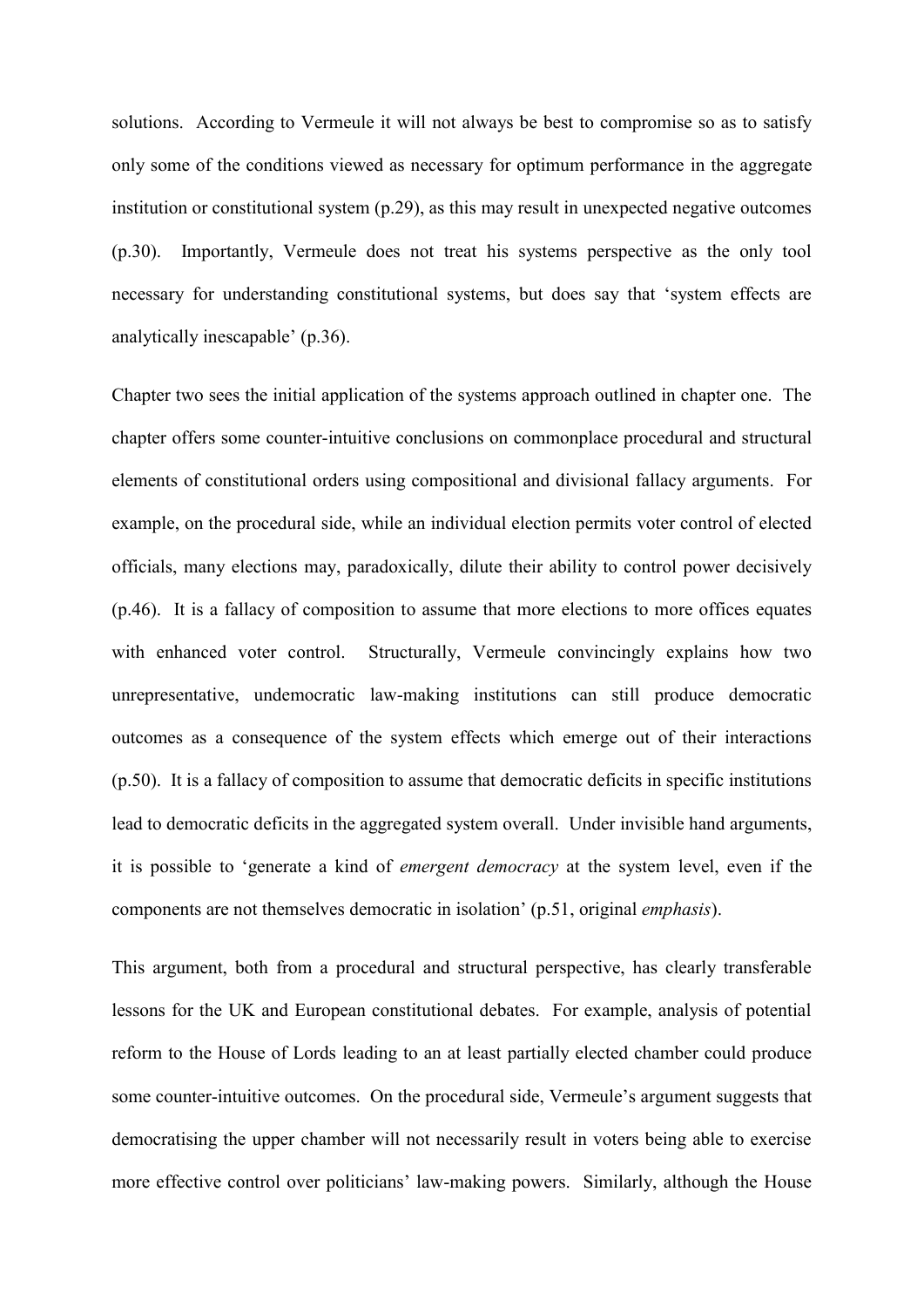of Lords in isolation offends numerous democratic principles, Vermeule's theory would allow one to make the convincing argument that collectively the constitutional system of the United Kingdom may generate 'a kind of *emergent democracy* at the system level' (p.51), partly as a consequence of its undemocratic components. Turning to Europe, the structural arguments again have the potential to offer a new perspective on the democratic deficit which Europe is often accused of suffering from. Although the various elements which comprise the European Union are in differing ways undemocratic, it does not automatically follow that the system as a whole *must* possess the same characteristics. Certainly some further investigation as to whether the emergent democracy argument can be applied to Europe is necessary before the precise nature of any deficit is declared. Vermeule notes that the 'causal intuition of legal theorists' about structural and procedural relationships 'are suspect' , because they fail to consider the emergent interactive effects revealed by a systems analysis, and do not consider the compositional and divisional fallacies implicit in their arguments (p.64). This is not the same as saying that emergent democracy always exists, merely that there are system effects to address before reaching any conclusions.

In chapter three Vermeule returns to consider invisible hand arguments and their potential limitations, having primarily addressed compositional and divisional fallacies in chapter two. Invisible hand arguments support the notion of emergentism; that interacting components can produce system-level effects not necessarily derivable from its parts. He addresses three challenges to invisible hand mechanisms working effectively in the constitutional system; norms, second-best efforts, and verification problems. Norms 'cannot be perfectly finetuned' (p.85), however they are always present, interacting with constitutional structures and actors not necessarily for the (normatively defined) good. Their imperfections or partial adoption can impair invisible hand effects (pp.85-6). Moving to arguments against secondbest solutions he states that, although they are potentially problematic, 'partial compliance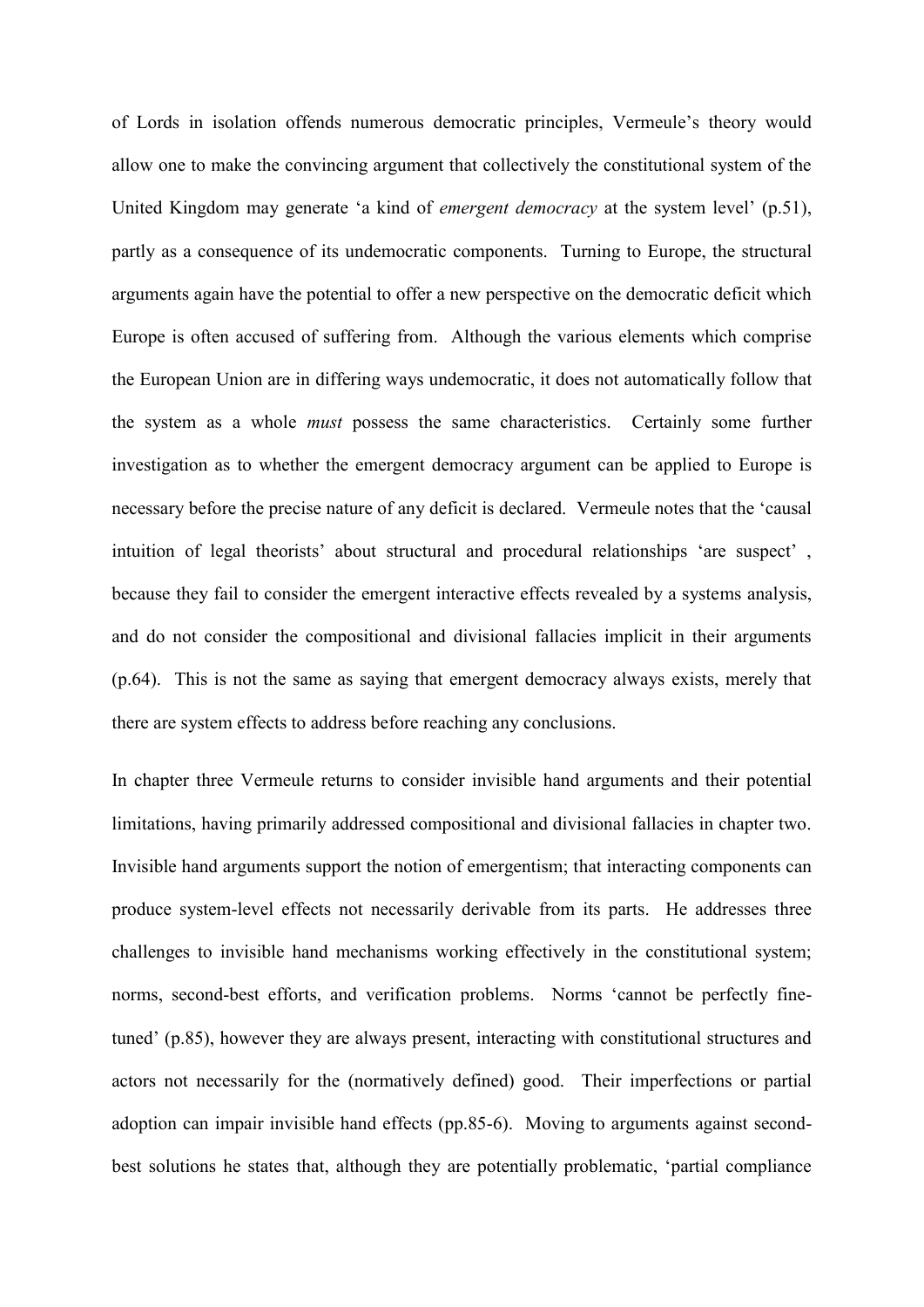with norms might make things worse, not better' in terms of emergent system level outcomes (p.87). However, it is also possible that interaction among sub-optimal elements might come 'as close as possible to the ideal' (p.87). Vermeule acknowledges that it is hard to verify invisible hand arguments (pp.95-6), but remarks that assuming that self-interest individuals must reside in anti-public-spirited systems is a 'straightforward fallacy of composition' (p.97). The whole cannot be understood by the sum of its parts, this is a fallacy of division (p.98). The thrust of the chapter is that, while invisible hand arguments are integral to a systems understanding of the constitutional order, there are problems which cannot be overlooked (pp.99-100).

Although Vermeule acknowledges certain limitations to invisible hand arguments he otherwise adopts the existing understandingrelatively uncritically stating that they are 'a striking and important subclass of systemic analysis' (p.99). Much of the early complexity theory literature makes positive references to the emergent elements of Smith's invisible hand argument for economics, but they also caution against its linear understanding of causality, and somewhat reductionist undertones. Vermeule asserts that 'invisible hand justifications face a set of recurring dilemmas', which does infer an acknowledgement of the limitations of Smith's original proposition (pp.99-100). However, these constraints are said to 'arise from the systemic character of their structure' (p. 100). This is not equivalent to stating that the understanding adopted is flawed, only that aspects of its internal composition are selflimiting, which is a weaker critique. Although Vermeule offers some comment on the Smithinspired invisible hand arguments made by James Madison in *The Federalist No.51*, and recognises a number of limitations to these, he again makes little explicit critique of Smith's theory in this regard.

In addition to the above critique of the use of Smith's theory, there is a further more specific example which is problematic in a complexity theory context. Vermeule adopts the idea of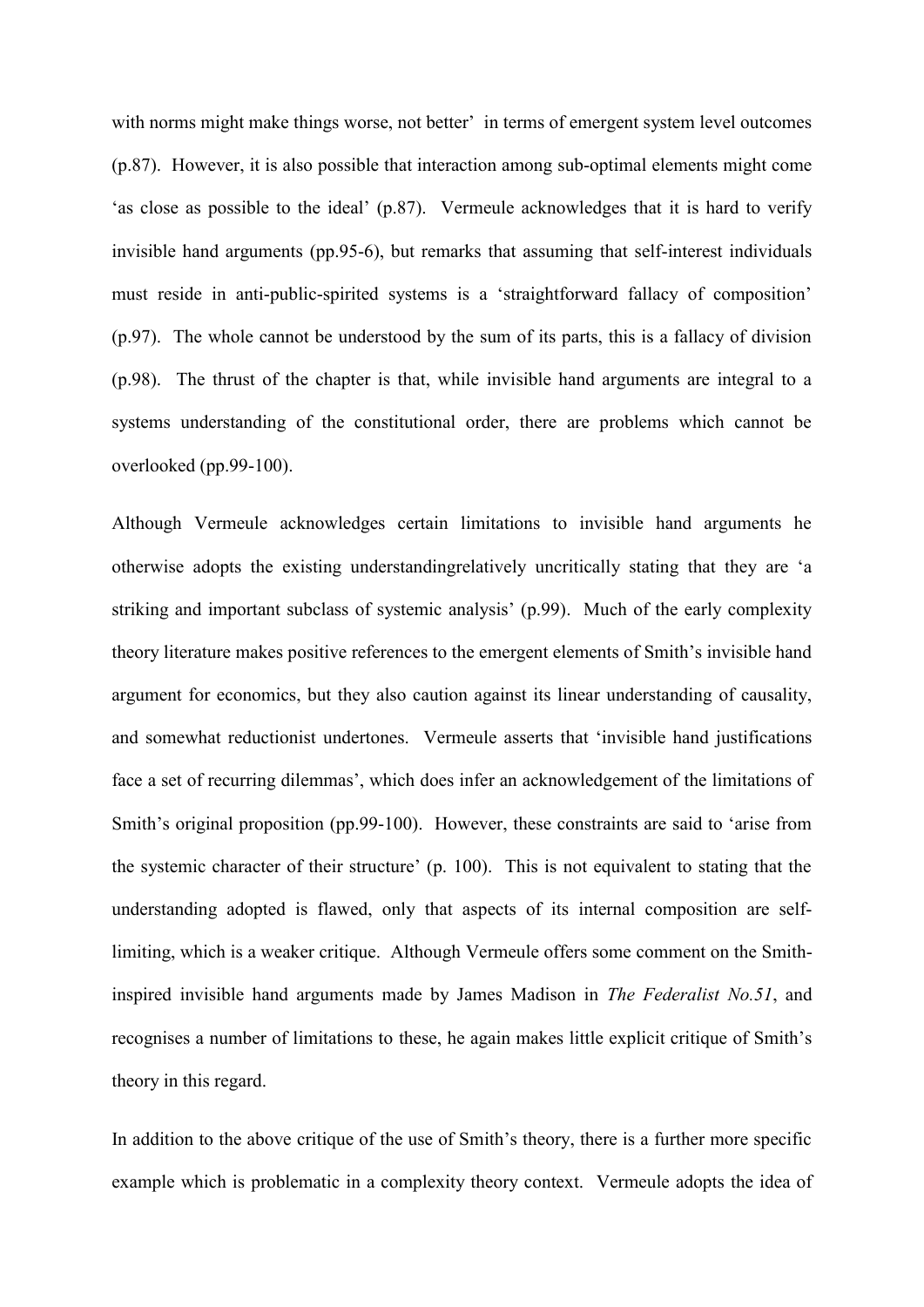'equilibrium arrangements' (p.3). This idea is a consequence of invisible hand effects. A stylised reading of Smith's argument is that individual agent interactions will, whether they desire it or not, promote a stable economy for the public good. However, much of the subsequent work on complexity theory indicated that stability might be more appropriately equated with entropy (system death). On the basis of this thinking, rather than being classed as stable, complex systems are to be understood as dynamic, always poised to adapt. While a system might appear stable over the short term, in actuality they were continually reorganising to remain relevant in a changing environment. Thus, over the long term, the initial perception of equilibrium becomes inaccurate. It may simply be that equilibrium was a poor choice of word , because much of Vermeule's argument in chapter four, on self-stabilising and self-undermining rules, appear to contradict the initial claim that constitutional systems are 'equilibrium arrangements' (p.3, see also p.171).

Chapter four discusses the system effects of feedback and selection. The proposition is that constitutional rules can have numerous effects on themselves and other related rules. For example, some rules help to construct the pool of potential candidate office-holders who will be responsible for administering the rules (p.101). This can lead to either 'self-stabilising' rules, if the office-holders are selected so as to support the system, or as 'self-undermining' (p.123). Neither effect is always good or bad for the system. Sometimes a stabilising rule will act to protect voting rights (p.118), at other times a rule designed to protect judicial independence (the example given is Article III(1) of the US Constitution the 'compensation clause'), a stabilising rule, may inadvertently discourage lawyers from joining the bench by suppressing salary increases (pp.123-5). Short term policies may benefit from destabilising elements which prevent their running into the long term (p.123), whereas rules protecting free speech may be undermined if they allow extremist views to become established (pp.127-31). Selection effects and feedback are best suited to a long-term analysis (p.131), but will tend to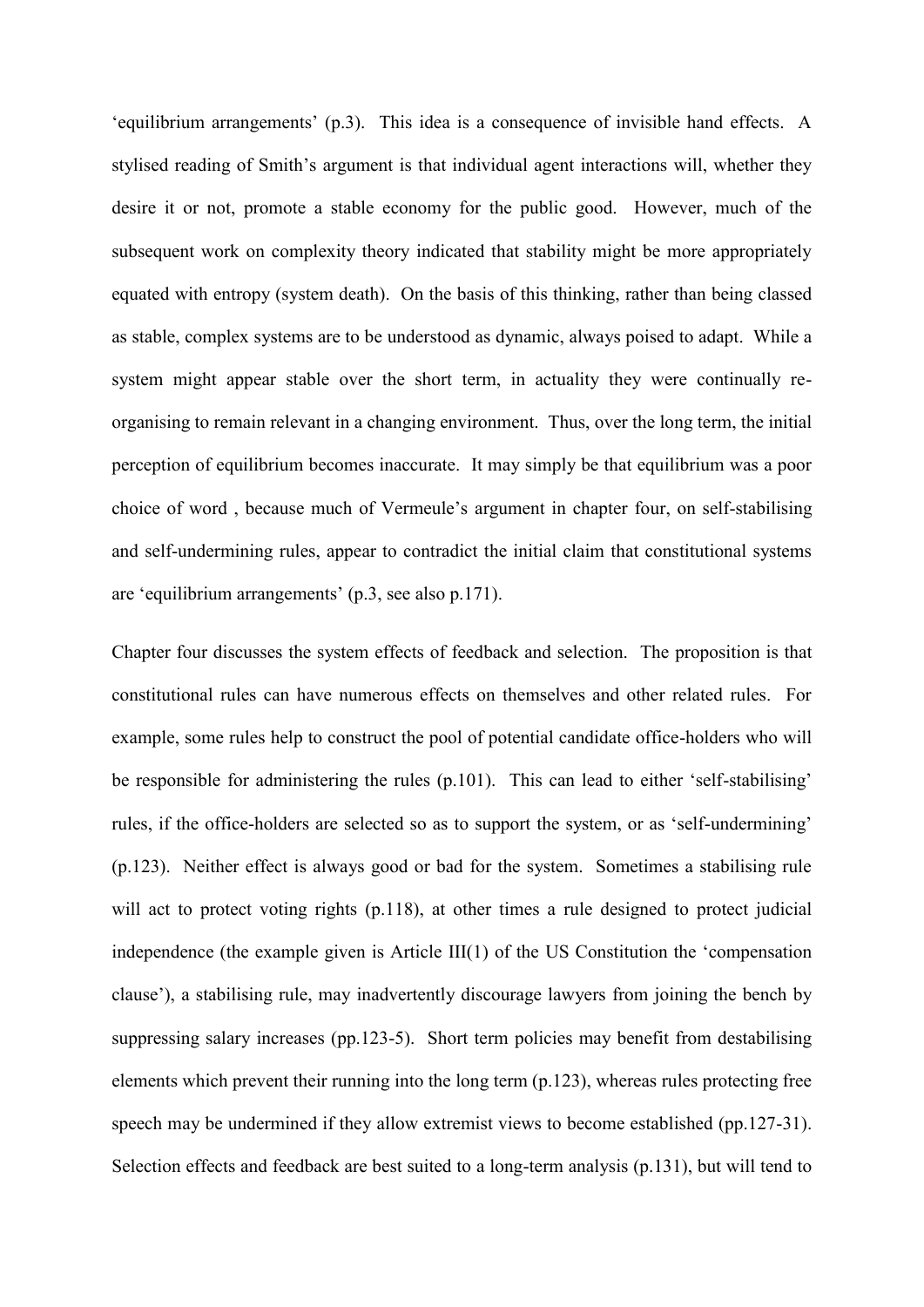support the fallacy of composition/division arguments made, and invisible hand explanations of emergent system phenomena. Taken in conjunction with the emergent invisible hand effects, and fallacies of composition and division already noted, the discussion of selection and feedback shows that the interaction among elements of constitutional structures creates unforeseen outcomes which tend not to be visible in the short term. The notions of selection and feedback suggest that constitutional theorists may benefit from considering the ramifications of their theories over longer timescales than they are otherwise accustomed to (pp. 101, 116-7, 131).

In the final chapter Vermeule combines his individual outlines of each element of his theory by applying it to constitutional adjudication, which he justifies as appropriate on the basis that this is 'the traditional subject of constitutional theory' (p.135). The essence of the argument is that there are a variety of schools of interpretation which have been identified and which are followed in United States' constitutional adjudication. However, Vermeule asserts that the systemically minded judge will be able to see beyond any of their own interpretive preferences and will become a 'legal chameleon', adapting to suit the context of the judiciary around her (p.135). Outlining a method of 'principled consequentialism' (pp.136-7), he brings his fallacy of composition/division and invisible hand arguments to bear to suggest that there can be no single right method of interpretation because 'what would be best for all' is not necessarily 'best for each' (p.137). Having reviewed a number of methods of judicial interpretation he argues that it is hard to define what is the "best" method of interpretation because what is viewed as the most appropriate method will 'depend on the judicial and institutional environment in which [the judges] find themselves' (p.169). Thus the principled consequentialist stance of the legal chameleon is justified. Rebuking Dworkin, he remarks that 'even a superhuman Hercules must operate in an environment where the behaviour of other judges… [and] institutions, may affect what would otherwise be his best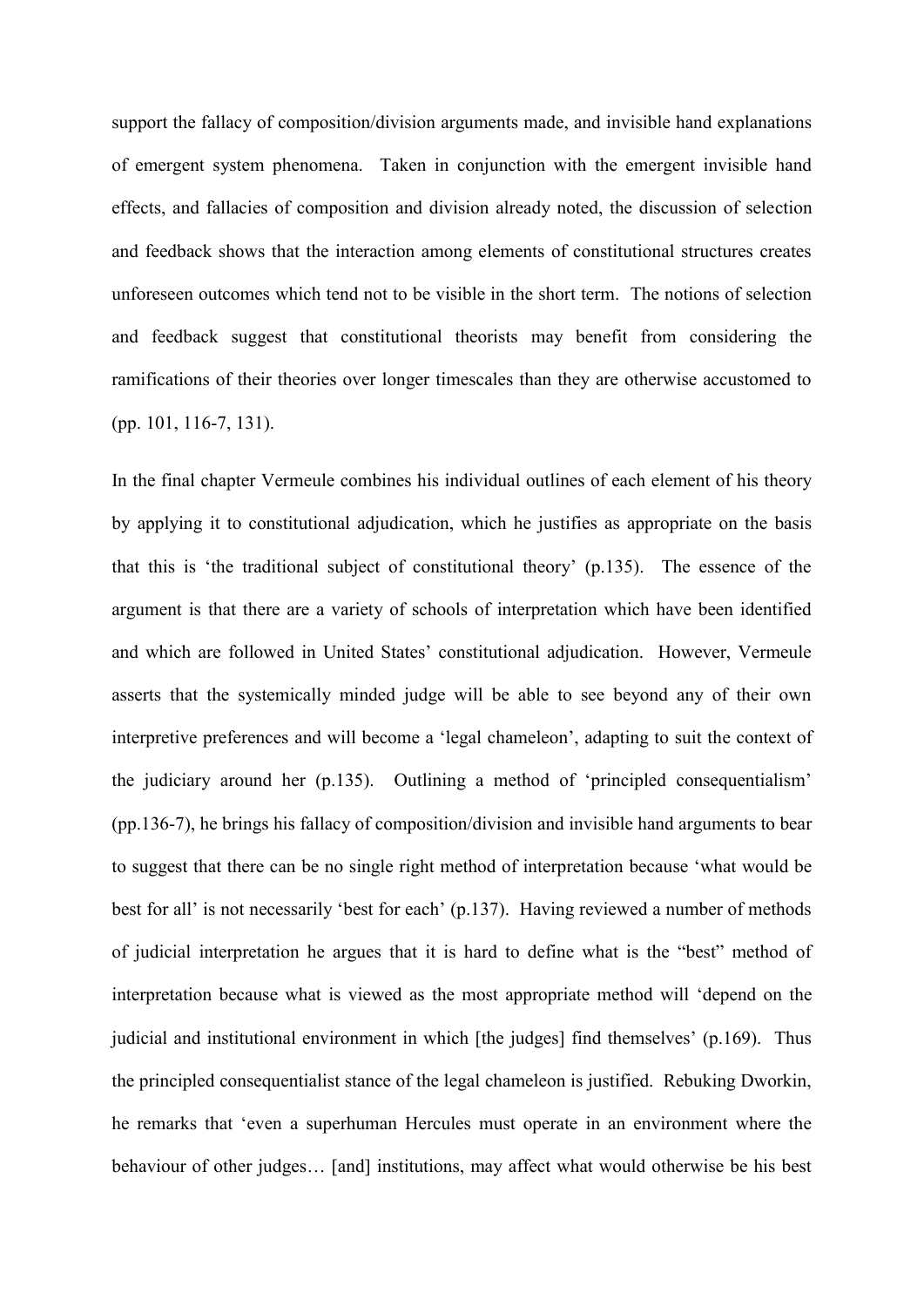course of action' (p.169). The judicial chameleon will recognise the limits of her own knowledge and preferred interpretivist stance in the environment (p.170). Thus, it becomes possible for the judicial system to support the proposition that it makes sense to 'hedge the risk that any particular theory is erroneous', and so not approve any single method as the best, or most correct one (p.170). This position echoes much of the recent research published by philosophers studying complexity theory as regards the limitations and locality of knowledge.

There is one further, potentially controversial, claim made within the book which has not yet been discussed. That is, that while systems theory has been used by political scientists 'legal applications are few and far between' (p.8). Following the accompanying note to this statement one reads that Luhmann's autopoietic systems theory 'does not have much to do with systems theory as understood in the social sciences' and goes on to say that the theory is 'notoriously obscure' and 'difficult to cash out in … [a] pragmatically relevant fashion' (n.3 p.181). There is some truth in this statement if one takes the view that autopoietic theory and complexity theory are relatively unrelated, and finds autopoietic theory needlessly opaque. As to the first claim, it has previously been elsewhere suggested that autopoiesis and complexity theory are closely related, some have even proposed that one could be subsumed under the other theory or *vice versa*. The second claim is primarily a question of perspective. While it may not be the case in the United States, in Europe, because of the vast array of publications considering the utility of autopoietic analysis, it is possible to deploy autopoiesis whether or not one agrees with the theoretical premises. However, it is a weakness of the book as a whole, viewed from a European perspective, that it does not deal with what is a very well established systems theory in law (and the social sciences), both in Europe and to a lesser extent in North America. This criticism is particularly apt because the precise origins of Vermeule's theory are not made clear, making it difficult to situate it in the wider systems theory discourse. Furthermore the theoretical structure, although sketched in the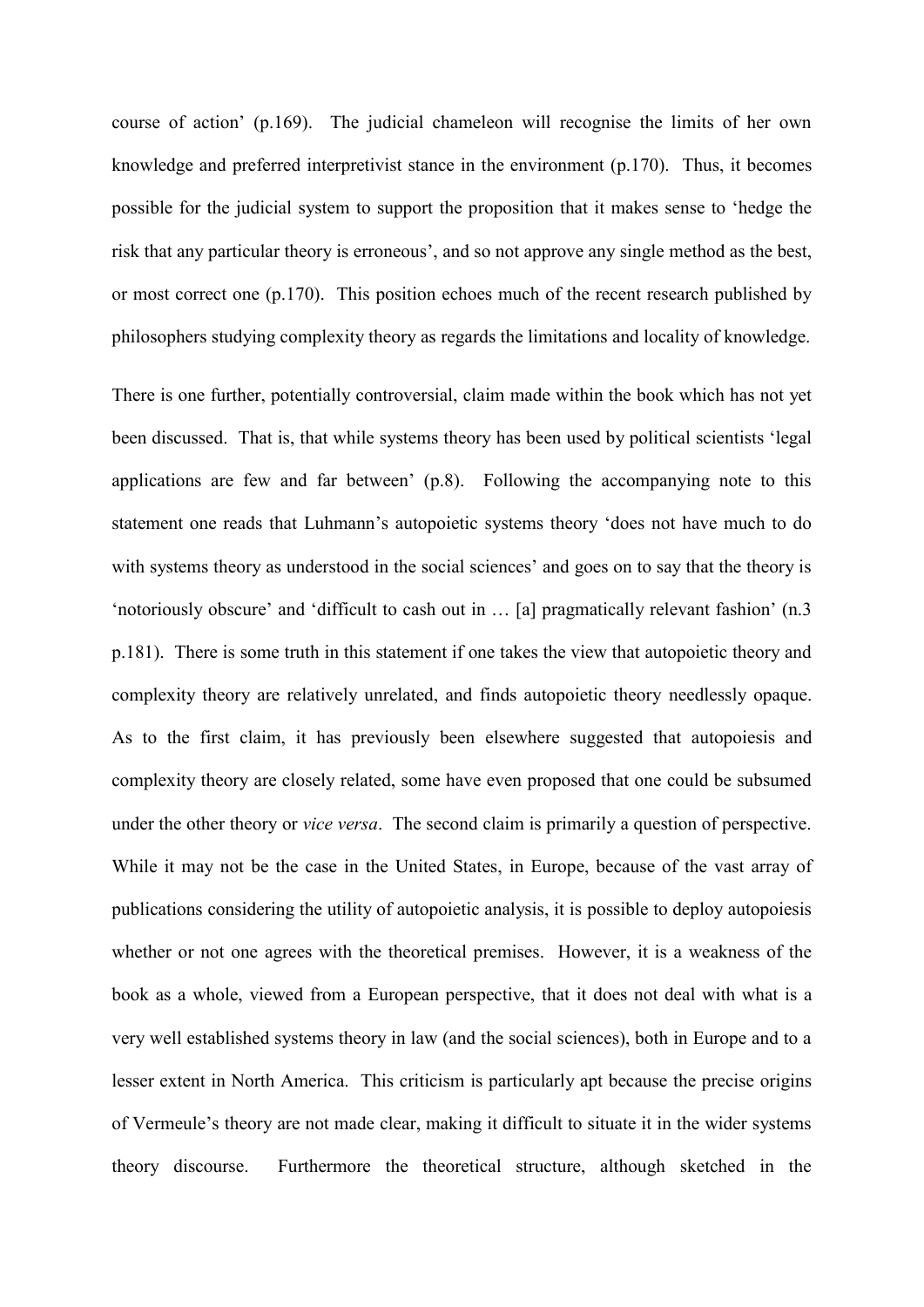introduction, is mostly left implicit throughout the text. A fuller account of what aspects of complexity theory were being adopted would greatly aid a reader unfamiliar with systems theory accounts in general. This is particularly so given that the book represents an analysis of the US constitutional system, and thus it is likely to be attractive to constitutional theorists who will not likely be familiar with systems theory.

Having made these criticisms it should be made clear that the broad thrust of the book is to be supported. It cogently applies a theory not commonly used in public law, or legal discourse generally, with fascinating consequences. It is a book which constitutional theorists, and indeed legal scholars in general, would benefit from reading. By adopting a systemic view of constitutional structures and processes Vermeule has shown that it is possible to 'redefine the questions' (p.173) we should ask in the debate on constitutionalism. While the outcome of a systems-analytical approach does not necessarily 'entail particular answers', its ability to reconceptualise the debate is to be welcomed (p.173). Ultimately 'the official', and by relation also the theorist, 'who thinks systemically will approach matters very differently' plausibly yielding a different perspective on constitutional questions (p.173). Although this new understanding should not be taken in isolation, it raises important questions about the answers we currently provide to constitutional issues and debates, such as that on constitutionalism.

The book as a whole offers new directions for the discussion of constitutional structures and procedures at the national level and in a European context which should not be dismissed out of hand. It represents a radical shift in perspective suggesting an alternative way of considering constitutional questions. Vermeule is modest about the potential impact of the theory. Although he views his method of systems theory as 'an indispensable analytical tool' (p.177), it does not hold all the answers, and does not declare systems analysis conclusive (p.133). From this we can infer two things. First, that Vermeule is open to the possibility of